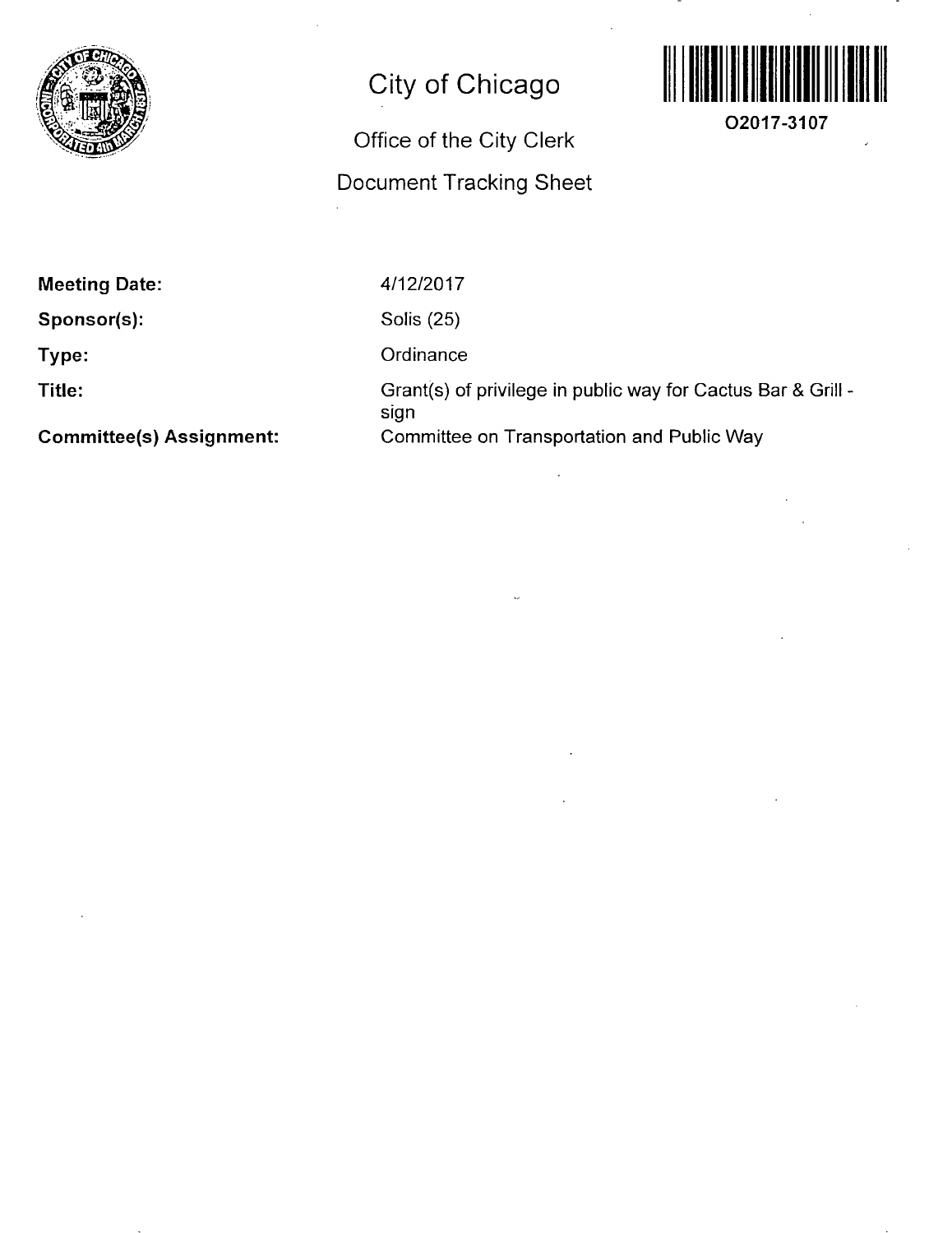Direct  $Int_{m}$ <br>#25

**ORDINANCE** CACTUS BAR & GRILL Acct. No. 272987 - 1 Permit No. 1126962

*Be It Ordained by the City Council of the City of Chicago:* 

SECTION 1. Permission and authority are hereby given and granted to CACTUS BAR & GRILL, upon the terms and subject to the conditions of this ordinance to maintain and use one (1) sign(s) projecting over the public right-of-way attached to its premises known as 404-412 S. Wells St..

Said sign structure(s) measures as follows; along S. WELLS: One (1) at three (3) feet in length, twelve (12) feet in height and twelve (12) feet above grade level.

The location of said privilege shall be as shown on prints kept on file with the Department of Business Affairs and Consumer Protection and the Office of the City Clerk.

Said privilege shall be constructed in accordance with plans and specifications approved by the Department of Transportation (Division of Project Development) and Zoning Department - Signs.

This grant of privilege in the public way shall be subject to the provisions of Section 10-28-015 and all other required provisions of the Municipal Code of Chicago.

The grantee shall pay to the City of Chicago as compensation for the privilege #1126962 herein granted the sum of three hundred (\$300.00) per annum in advance.

A 25% penalty will be added for payments received after due date.

The permit holder agrees to hold the City of Chicago harmless for any damage, relocation or replacement costs associated with damage, relocation or removal of private property caused bythe City performing work in the public way.

Authority herein given and granted for a period of five (5) years from and after 07/26/2016.

Alderman

Daniel S. Solis 25<sup>th</sup> Ward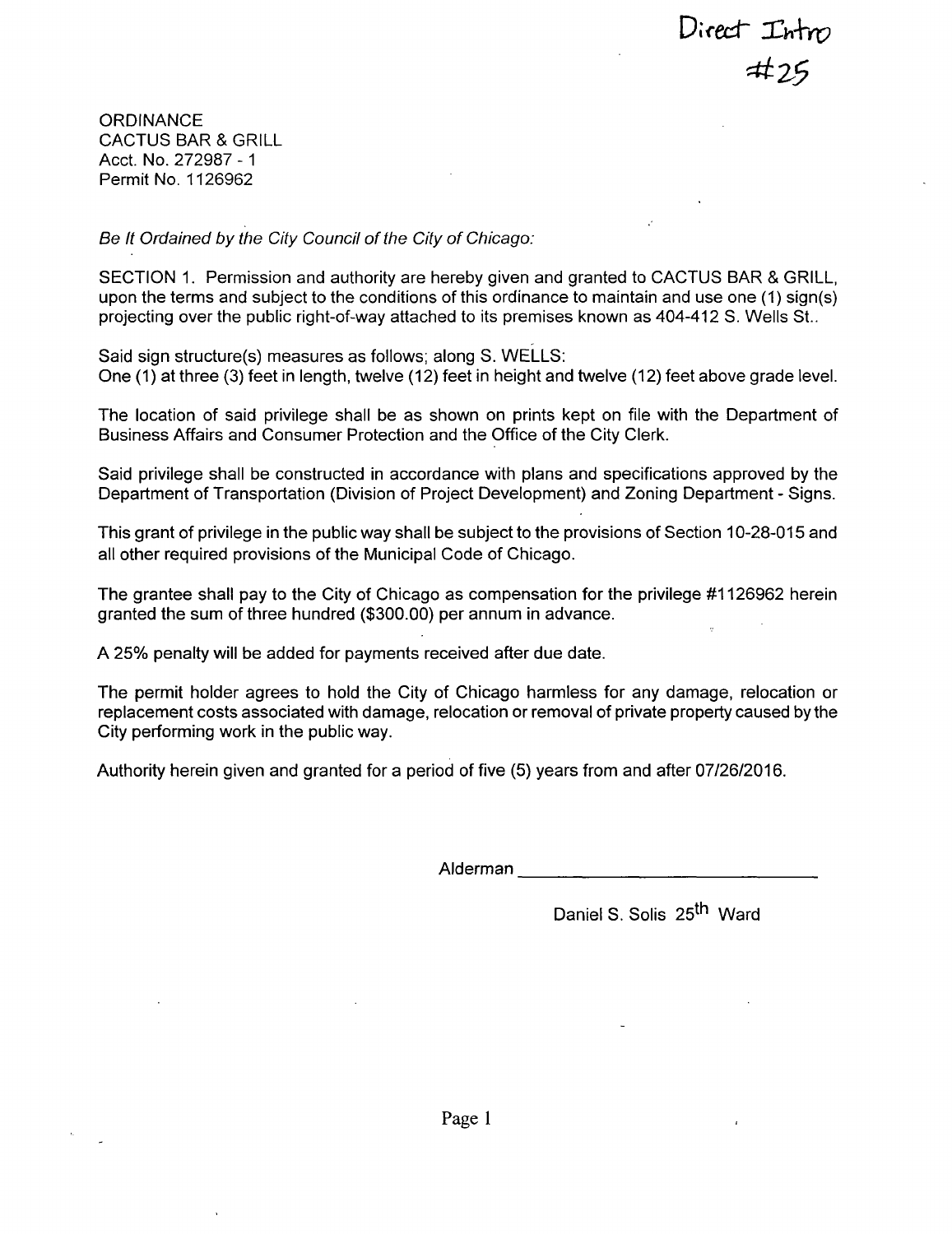